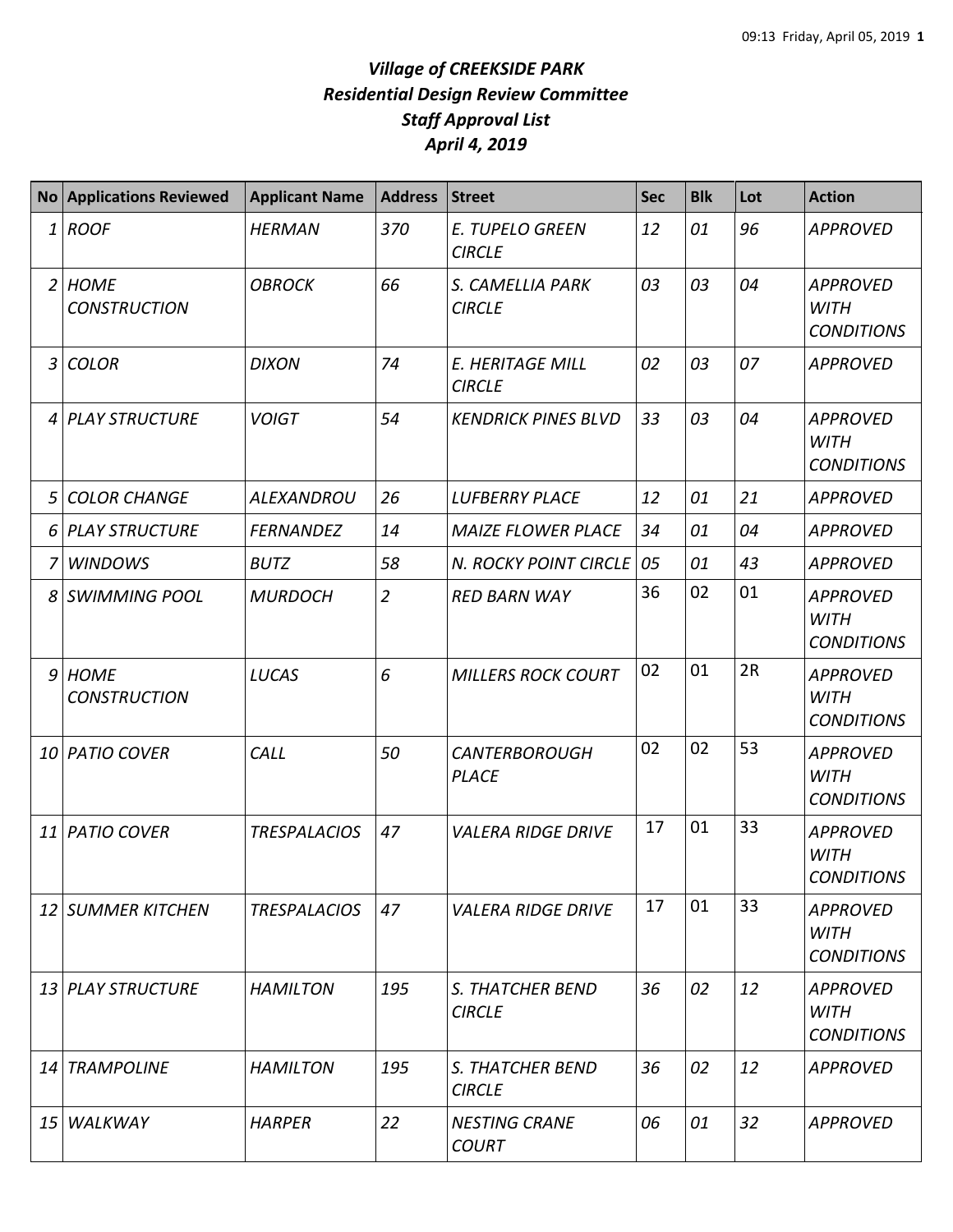| <b>No</b> | <b>Applications Reviewed</b> | <b>Applicant Name</b> | <b>Address</b> | <b>Street</b>                             | <b>Sec</b> | <b>Blk</b> | Lot | <b>Action</b>                                       |
|-----------|------------------------------|-----------------------|----------------|-------------------------------------------|------------|------------|-----|-----------------------------------------------------|
|           | 16 SWIMMING POOL             | <b>SMITH</b>          | 14             | <b>WHISPERING THICKET</b><br><b>PLACE</b> | 09         | 01         | 21  | <b>APPROVED</b><br><b>WITH</b><br><b>CONDITIONS</b> |
|           | 17 SWIMMING POOL             | <b>LOCKWOOD</b>       | 50             | S. SHASTA BEND CIRCLE                     | 22         | 01         | 05  | <b>APPROVED</b><br><b>WITH</b><br><b>CONDITIONS</b> |
|           | 18 PERGOLA                   | <b>LOCKWOOD</b>       | 50             | S. SHASTA BEND CIRCLE                     | 22         | 01         | 05  | <b>APPROVED</b><br><b>WITH</b><br><b>CONDITIONS</b> |
|           | 19 SWIMMING POOL             | <b>KEMP</b>           | 14             | <b>MARISCAL PLACE</b>                     | 10         | 03         | 29  | <b>APPROVED</b><br><b>WITH</b><br><b>CONDITIONS</b> |
|           | <b>20 SUMMER KITCHEN</b>     | <b>KEMP</b>           | 14             | <b>MARISCAL PLACE</b>                     | 10         | 03         | 29  | <b>APPROVED</b><br><b>WITH</b><br><b>CONDITIONS</b> |
|           | 21 SWIMMING POOL             | <b>DAVIS</b>          | 42             | <b>MADRONE TERRACE</b><br><b>PLACE</b>    | 36         | 01         | 51  | <b>APPROVED</b><br><b>WITH</b><br><b>CONDITIONS</b> |
|           | 22 PERGOLA                   | <b>HANRAHAN</b>       | 126            | <b>WOOD DRAKE PLACE</b>                   | 04         | 01         | 38  | <b>APPROVED</b><br><b>WITH</b><br><b>CONDITIONS</b> |
|           | 23 PAVING                    | <b>HANRAHAN</b>       | 126            | <b>WOOD DRAKE PLACE</b>                   | 04         | 01         | 38  | <b>APPROVED</b><br><b>WITH</b><br><b>CONDITIONS</b> |
|           | 24 FENCE                     | <b>WALSH</b>          | 135            | S. ROCKY POINT CIRCLE                     | 05         | 02         | 09  | <b>APPROVED</b>                                     |
|           | 25 POOL BATH                 | <b>GALICIA</b>        | 20             | <b>WATERBRIDGE DRIVE</b>                  | 29         | 01         | 32  | <b>APPROVED</b><br><b>WITH</b><br><b>CONDITIONS</b> |
|           | 26 TREE REMOVAL              | PENAHERRERA           | 30             | <b>W. SAWYER RIDGE</b><br><b>DRIVE</b>    | 35         | 03         | 02  | <b>APPROVED</b>                                     |
|           | 27 SUN SHADE                 | <b>BHATT</b>          | 18             | <b>LIBERTY BRANCH BLVD</b>                | 32         | 08         | 11  | <b>APPROVED</b>                                     |
|           | 28 PLAY STRUCTURE            | <b>BHATT</b>          | 18             | <b>LIBERTY BRANCH BLVD</b>                | 32         | 08         | 11  | <b>APPROVED</b>                                     |
|           | 29 PLAY STRUCTURE            | <b>FRIEDMAN</b>       | 74             | <b>BUCK TRAIL PLACE</b>                   | 04         | 03         | 65  | <b>APPROVED</b>                                     |
|           | 30 PAVING                    | PAULK                 | 134            | <b>HERITAGE MILL CIRCLE</b>               | 04         | 01         | 01  | <b>APPROVED</b>                                     |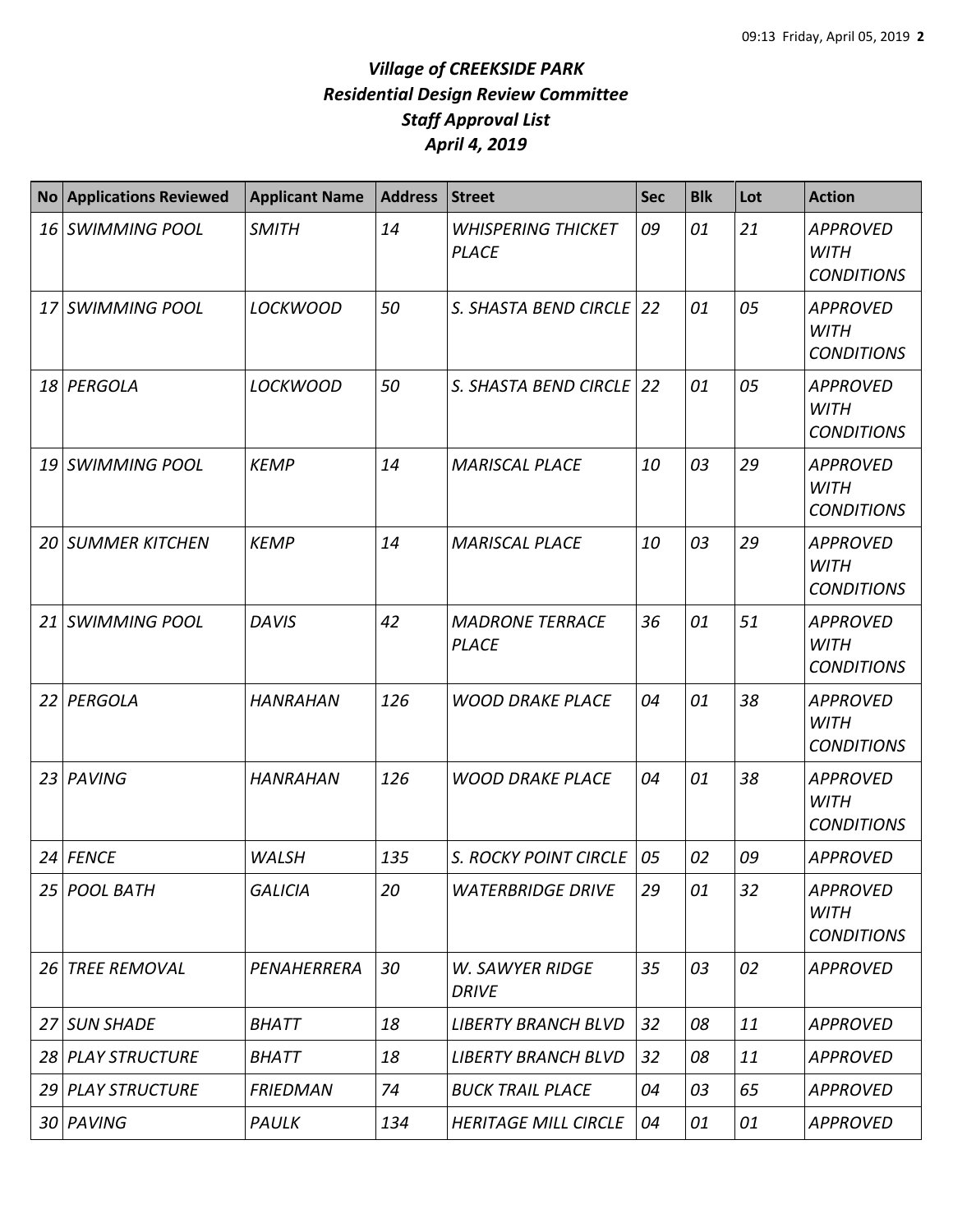| No <sub>1</sub> | <b>Applications Reviewed</b> | <b>Applicant Name</b> | <b>Address</b> | <b>Street</b>                          | <b>Sec</b> | <b>Blk</b> | Lot | <b>Action</b>                                       |
|-----------------|------------------------------|-----------------------|----------------|----------------------------------------|------------|------------|-----|-----------------------------------------------------|
|                 | 31 SOLAR PANELS              | <b>BURGOA</b>         | $\overline{7}$ | <b>SATINLEAF PLACE</b>                 | 07         | 01         | 09  | <b>APPROVED</b><br><b>WITH</b><br><b>CONDITIONS</b> |
|                 | 32 FENCE STAIN               | <b>EGAP</b>           | 42             | <b>WINTER THICKET</b><br><b>PLACE</b>  | 28         | 01         | 26  | <b>APPROVED</b><br><b>WITH</b><br><b>CONDITIONS</b> |
|                 | 33 TREE REMOVAL              | <b>WHITE</b>          | 47             | <b>LINDENBERRY CIRCLE</b>              | 27         | 02         | 24  | <b>APPROVED</b><br><b>WITH</b><br><b>CONDITIONS</b> |
|                 | 34 SUMMER KITCHEN            | <b>THOMPSON</b>       | 30             | <b>MADRONE TERRACE</b><br><b>PLACE</b> | 36         | 01         | 48  | <b>APPROVED</b><br><b>WITH</b><br><b>CONDITIONS</b> |
|                 | 35 PAVING                    | <b>THOMPSON</b>       | 30             | <b>MADRONE TERRACE</b><br><b>PLACE</b> | 36         | 01         | 48  | <b>APPROVED</b>                                     |
| 36 <sup>1</sup> | <b>TREE REMOVAL</b>          | <b>ALUBIA LLC</b>     | 22             | <b>GARDEN PATH PLACE</b>               | 09         | 01         | 08  | <b>APPROVED</b><br><b>WITH</b><br><b>CONDITIONS</b> |
|                 | 37 PLAY STRUCTURE            | <b>GUERRA</b>         | 159            | W. NEW HARMONY<br><b>TRAIL</b>         | 21         | 02         | 04  | <b>APPROVED</b>                                     |
|                 | 38 SUMMER KITCHEN            | <b>CAPISTRAN</b>      | 62             | <b>BOTANICAL VISTA</b><br><b>DRIVE</b> | 32         | 01         | 13  | <b>APPROVED</b><br><b>WITH</b><br><b>CONDITIONS</b> |
|                 | 39 PAVING                    | <b>CAPISTRAN</b>      | 62             | <b>BOTANICAL VISTA</b><br><b>DRIVE</b> | 32         | 01         | 13  | <b>APPROVED</b><br><b>WITH</b><br><b>CONDITIONS</b> |
|                 | 40 PERGOLA                   | <b>COULTON</b>        | 18             | <b>MOHAWK PATH PLACE</b>               | 06         | 01         | 92  | <b>APPROVED</b><br><b>WITH</b><br><b>CONDITIONS</b> |
|                 | 41 SUMMER KITCHEN            | SWAN                  | $\overline{z}$ | <b>KIMBERLING COURT</b>                | 29         | 01         | 26  | <b>APPROVED</b><br><b>WITH</b><br><b>CONDITIONS</b> |
|                 | 42 PAVING                    | <b>JOHN</b>           | 79             | <b>BIRCH CANOE DRIVE</b>               | 20         | 01         | 16  | <b>APPROVED</b>                                     |
|                 | 43 FENCE                     | <b>DALTO</b>          | 10             | LOXANHACHEE PLACE                      | 04         | 01         | 62  | <b>APPROVED</b>                                     |
|                 | 44 PLAY STRUCTURE            | <b>DALTO</b>          | 10             | LOXANHACHEE PLACE                      | 04         | 01         | 62  | <b>APPROVED</b><br><b>WITH</b><br><b>CONDITIONS</b> |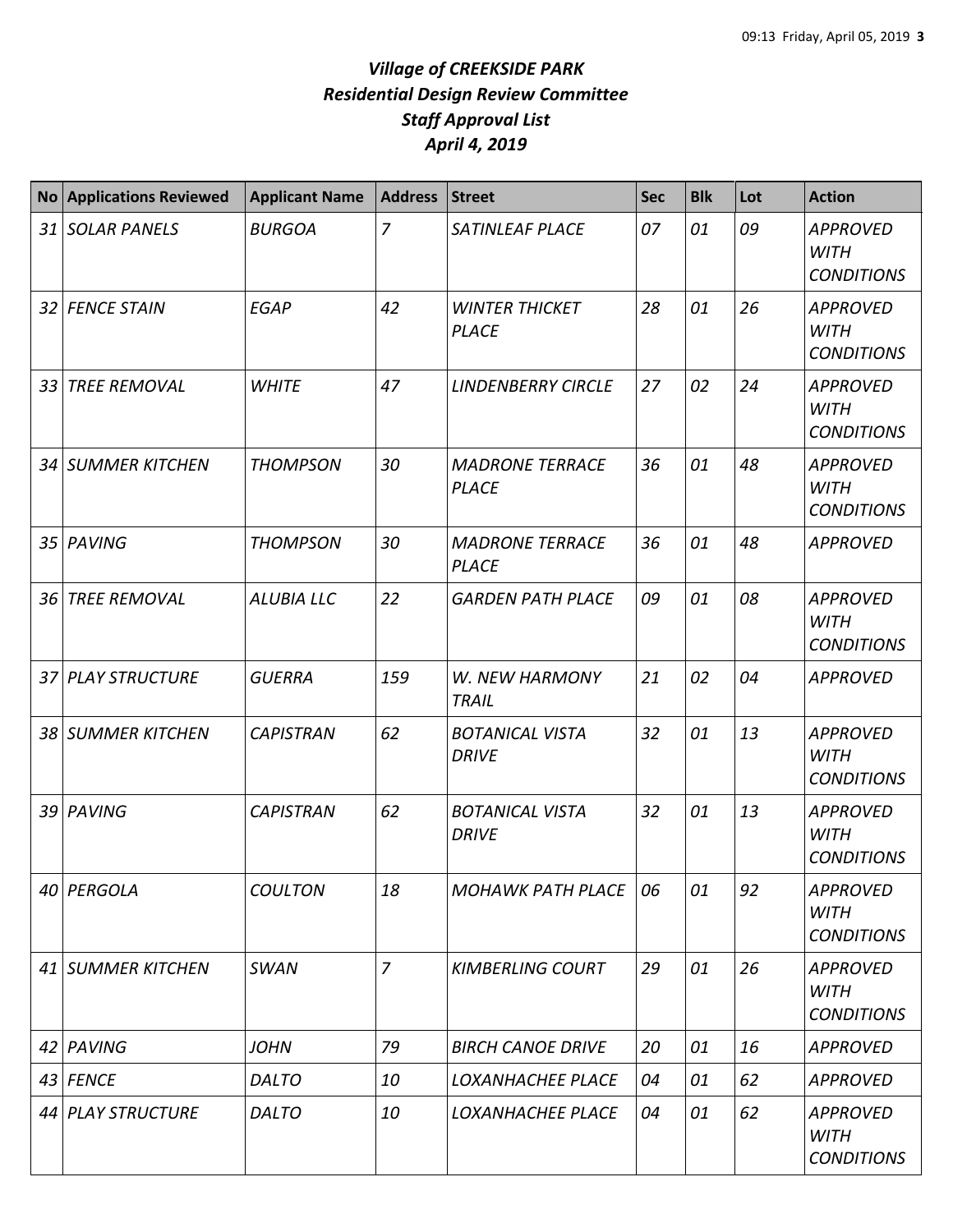| <b>No</b> | <b>Applications Reviewed</b> | <b>Applicant Name</b> | <b>Address</b> | <b>Street</b>                          | <b>Sec</b> | <b>Blk</b> | Lot | <b>Action</b>                                       |
|-----------|------------------------------|-----------------------|----------------|----------------------------------------|------------|------------|-----|-----------------------------------------------------|
|           | 45 SWIMMING POOL             | <b>VOGLER</b>         | 23             | <b>BLAIRS WAY</b>                      | 23         | 02         | 06  | <b>APPROVED</b><br><b>WITH</b><br><b>CONDITIONS</b> |
|           | 46 SUMMER KITCHEN            | <b>VOGLER</b>         | 23             | <b>BLAIRS WAY</b>                      | 23         | 02         | 06  | <b>APPROVED</b><br><b>WITH</b><br><b>CONDITIONS</b> |
|           | 47 FIRE PIT                  | <b>VOGLER</b>         | 23             | <b>BLAIRS WAY</b>                      | 23         | 02         | 06  | <b>APPROVED</b><br><b>WITH</b><br><b>CONDITIONS</b> |
|           | 48 PLAY STRUCTURE            | <b>AGUERO</b>         | 11             | <b>LOXANHACHEE PLACE</b>               | 04         | 01         | 66  | <b>APPROVED</b><br><b>WITH</b><br><b>CONDITIONS</b> |
|           | 49 PERGOLA                   | <b>ALBERT</b>         | 31             | <b>SHADED ARBOR DRIVE</b>              | 27         | 01         | 27  | <b>APPROVED</b><br><b>WITH</b><br><b>CONDITIONS</b> |
|           | 50 PLAY STRUCTURE            | SARANTAPOUL<br>AS     | 37             | <b>MAIZE FLOWER PLACE</b>              | 34         | 01         | 10  | <b>APPROVED</b><br><b>WITH</b><br><b>CONDITIONS</b> |
|           | 51 SWIMMING POOL             | <b>ARGOTE</b>         | 15             | <b>WELSTON TERRACE</b><br><b>DRIVE</b> | 34         | 02         | 03  | <b>APPROVED</b><br><b>WITH</b><br><b>CONDITIONS</b> |
|           | 52 PERGOLA                   | <b>ARGOTE</b>         | 15             | <b>WELSTON TERRACE</b><br><b>DRIVE</b> | 34         | 02         | 03  | <b>APPROVED</b><br><b>WITH</b><br><b>CONDITIONS</b> |
|           | 53 SUMMER KITCHEN            | <b>ARGOTE</b>         | 15             | <b>WELSTON TERRACE</b><br><b>DRIVE</b> | 34         | 02         | 03  | <b>APPROVED</b><br>WITH<br><b>CONDITIONS</b>        |
|           | 54 BIRD HOUSE                | <b>ARGOTE</b>         | 15             | <b>WELSTON TERRACE</b><br><b>DRIVE</b> | 34         | 02         | 03  | <b>APPROVED</b>                                     |
|           | 55 WOOD DECK                 | RAWLS                 | 90             | <b>HERONS FLIGHT PLACE</b>             | 37         | 01         | 03  | <b>APPROVED</b><br><b>WITH</b><br><b>CONDITIONS</b> |
|           | 56 PLAY STRUCTURE            | <b>MATT</b>           | 6              | <b>BEACONS LIGHT PLACE</b>             | 19         | 01         | 32  | <b>APPROVED</b><br><b>WITH</b><br><b>CONDITIONS</b> |